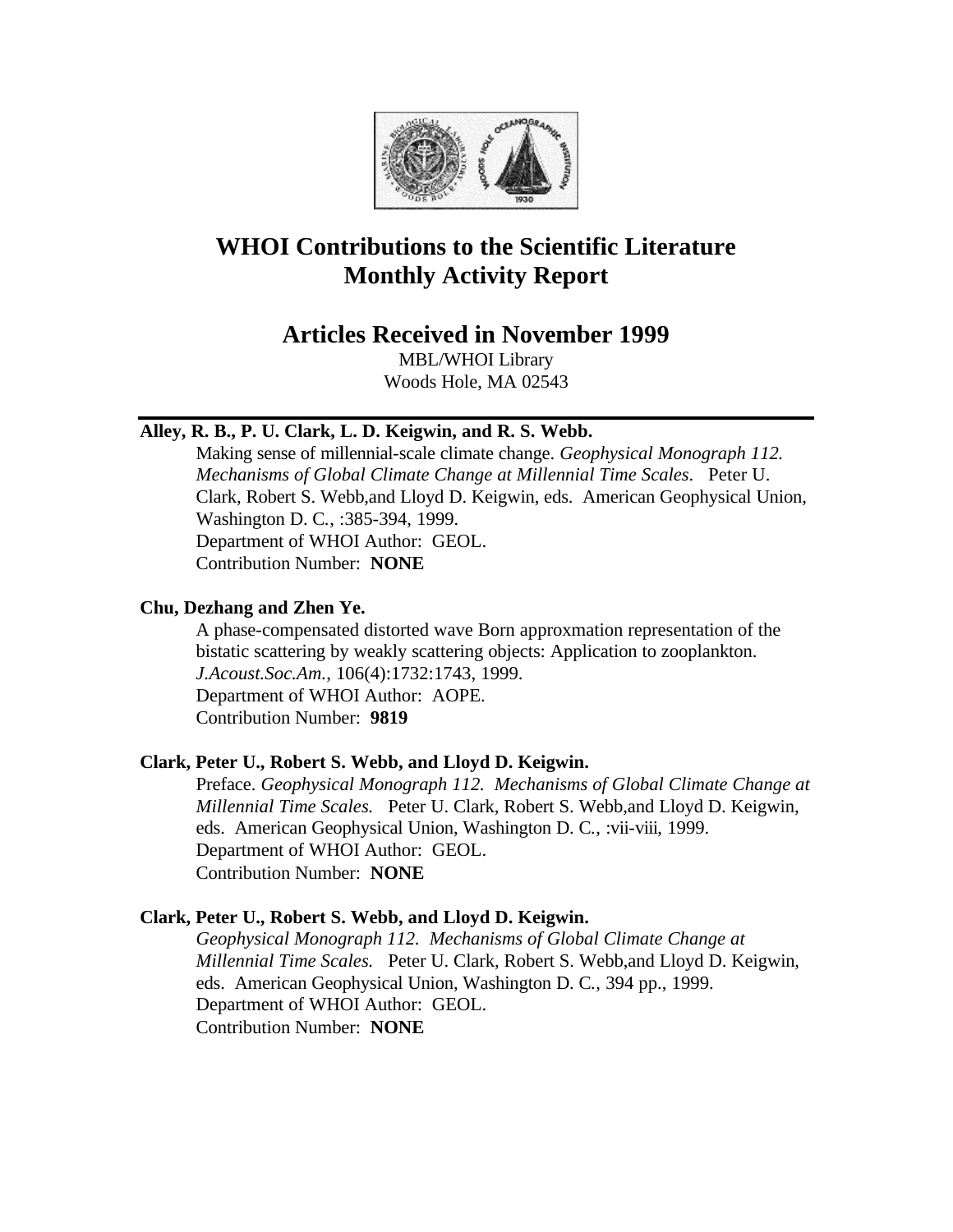#### **Erdner, Deana L. and Donald M. Anderson.**

Ferredoxin and flavodoxin as biochemical indicators of iron limitation during openocean iron enrichment. *Limnol.Oceanogr.*, 44(7):1609-1615, 1998. Department of WHOI Author: BIO. Contribution Number: **9901**

### **Garcia-Gil, Soledad, Federico Vilas-Martin, Araceli Munoz, Juan Acosta, and Elazar Uchupi.**

Quaternary sedimentation in the Ria de Ponteverda (Galicia), Northwest Spain. *J.Coastal Res.*, 15(4):1083-1090, 1999. Department of WHOI Author: GEOL. Contribution Number: **9788**

#### **Helfrich, Karl R., Joseph Pedlosky, and Eleanor Carter.**

The shadowed island. *J.Phys.Oceanogr.*, 29:2559-2577, 1999. Department of WHOI Author: PO. Contribution Number: **9722**

#### **Huber, Brian T., R. Mark Leckie, Richard D. Norris, Timothy J. Bralower, and Emily CoBabe.**

Foraminiferal assemblage and stable isotopic change across the Cenomanian-Turonian boundary in the subtropical North Atlantic. *J.Foramin.Res.*, 24(4):392-417, 1999. Department of WHOI Author: GEOL. Contribution Number: **NONE**

#### **Monaghan, E. and K. C. Ruttenberg.**

Dissolved organic phosphorus in the coastal ocean: Reassessment of available methods and seasonal phosphorus profiles from the Eel River shelf. *Limnol.Oceanogr.*, 44(7):1702-1714, 1999. Department of WHOI Author: MCG. Contribution Number: **9731**

#### **Pickart, Robert S., Theresa K. McKee, Daniel J. Torres, and Stephanie A. Harrington.**

Mean structure and interannual variability of the slopewater system south of Newfoundland. *J.Phys.Oceanogr.*, 29:2541-2558, 1999. Department of WHOI Author: PO. Contribution Number: **9595**

#### **Rogerson, A. M., P. D. Miller, L. J. Pratt, and C. K. R. T. Jones.**

Lagrangian motion and fluid exchange in a barotropic meandering jet. *J.Phys.Oceanogr.*, 29:2635-2655, 1999. Department of WHOI Author: PO. Contribution Number: **9386**